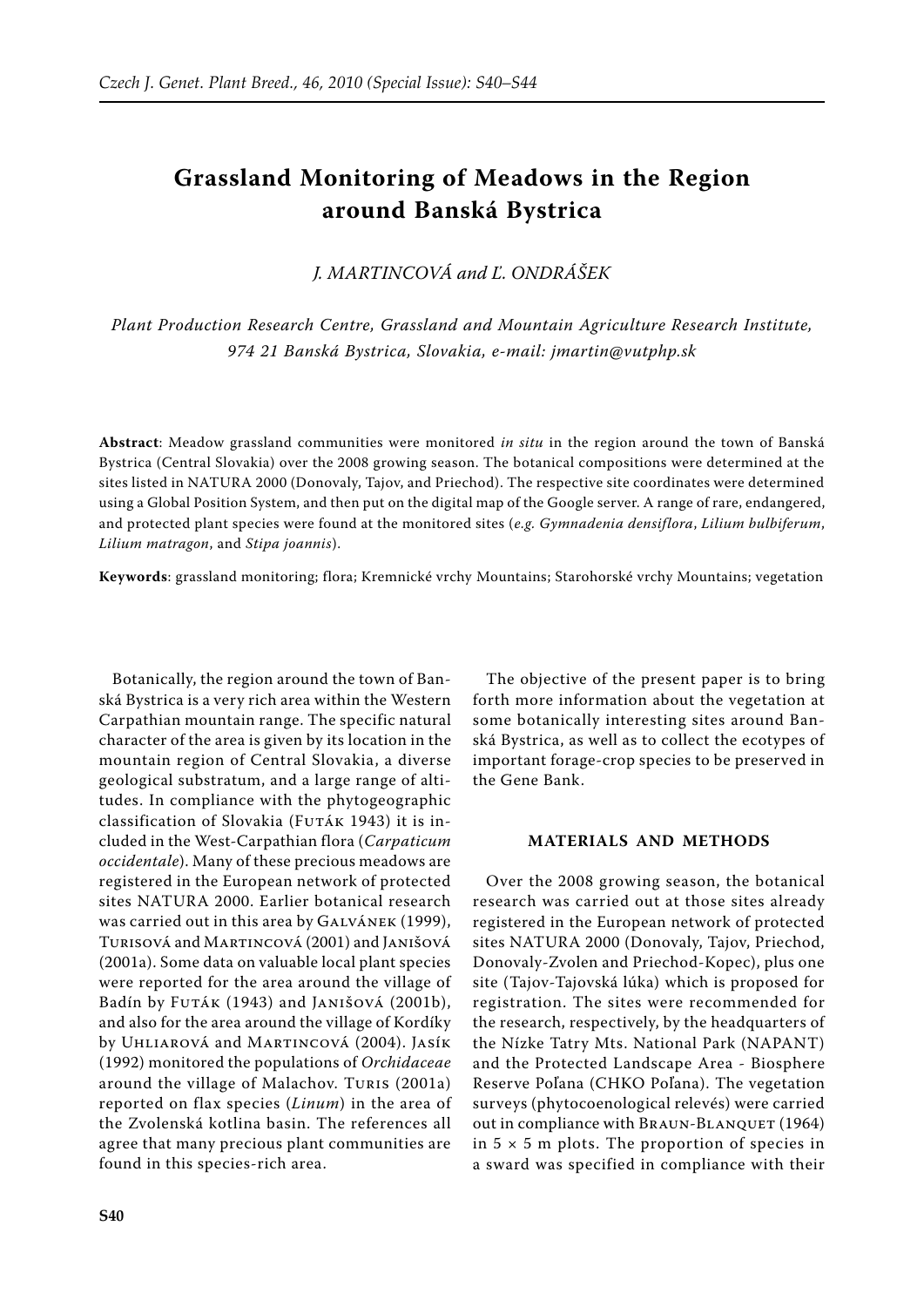abundance and dominance using the following combined scale:

- r precious, rare species
- + species of negligible ground cover of less than 1%
- 1 species of ground cover 1–5%
- 2 species of ground cover 6–25%
- 3 species of ground cover 26–50%
- 4 species of ground cover 51–75%
- 5 species of ground cover 76–100%.

The geographical coordinates were recorded according to GPS, and the records were transferred onto a map onto which the site borderlines were drawn. The maps of each site are enclosed. The plant names are given in compliance with MARHOLD and HINDÁK (1999). In the relevés, those plants that are rare, endangered, and/or protected species listed in the Red Data Book of Plants in Slovakia (Feráková *et al.* 2001) are given in bold letters.

## **RESULTS AND DISCUSSION**

In the research areas nearby to Banská Bystrica are mainly thermophilic plant communities, mostly of the alliances *Bromion erecti* and *Cirsio Brachypodion*. The richness of species is related to the geological bedrock (limes and dolomites), as well as to the traditional management of meadows. The potential natural vegetation consists of beech (*Fagus*) forests on lime and dolomite substratum, as well as of beech-fir (*Fagus-Abies*) forests.

#### **Donovaly site characteristics**

The village of Donovaly (altitude 980 m a.s.l.) is a mountain resort located to the north of Banská Bystrica, and between the Veľ ká Fatra and the Starohorské vrchy mountain ranges. In compliance with the geomorphological characteristics of Slovakia, the site is included in the West Carpathians province, Inner Western Carpathians subprovince, the Tatra-Fatra area, and the Starohorské vrchy unit. The site is included in the NAPANT protection zone (level 2 of nature protection). The agro-climatic classification of Slovakia defines the site as a cold area, district  $C1$  – mildly cold. The vegetation of the area is very diverse and rich in species, such as *Crepis sibirica*, *Campanula serrata*, *Lilium bulbiferum*, *Lilium martagon*, *Gymnadenia densiflora*, *Orchis mascula*, *Anemone narcissiflora*, and *Trollius altissimus*. Turis and Turisová (1995) confirmed the incidence of *Crepis sibirica* at Zvolen, the hill located above Donovaly.

Nowadays, Donovaly is an important holiday destination and the intensive local construction activity has a rather negative impact on the precious habitats, and also on the important nonproduction functions of the grassland.

Zvolen (altitude 1402 m a.s.l.) is an important European site in NATURA 2000. It is a part of the orographic unit of the Veľká Fatra mountain range as the sub-unit of Zvolen. The relevés (No. 1 and 2) were recorded on the slope of Zvolen, at 1 161 to 1 282 m a.s.l., alliance *Polygono-Trisetion*.

#### **Relevé 1**

At the Donovaly-Zvolen site, the old path to Zvolen hill at the old ski-tow area; a little moor a hydrophilic slope; altitude 1161 m a.s.l.; exposure SW; slope 15°; geographical coordinates N 48°53'07.49'' E 19°13'35.69''; plot size 5 × 5 m; ground cover:  $E_1$  95%,  $E_0$  70%; number of species: 36; date: 3 July 2008; recorded by Uhliarová and Martincová;

*Equisetum arvense* 3; *Eriophorum angustifolium* 3; *Alchemilla vulgaris* 2; *Carex nigra* 2; *Gymnadenia densiflora* 2; *Potentilla erecta* 2; *Agrostis capillaris* 1; *Caltha palustris* 1; *Cirsium palustre* 1; *Dactylorhiza majalis* 1; *Festuca rubra* 1; *Festuca pratensis* 1; *Lotus corniculatus* 1; *Parnassia palustris* 1; *Ranunculus acris* 1; *Trifolium repens* 1; *Tussilago farfara* 1; *Briza media* +; *Carex echinata* +; *Carex flava* +; *Carex gracilis* +; *Carex panicea* +; *Cardamine pratensis* +; *Cruciata glabra* +; *Crepis paludosa* +; *Linum catharticum* +; *Mentha longifolia* +; *Poa pratensis* +; *Potentilla anserina* +; *Prunella vulgaris* +; *Rhinanthus minor* +; *Trifolium medium* +; *Trifolium pratense* +; *Galium mollugo* r; *Listera ovata* r; *Polygala amara* r.

#### **Relevé 2**

At the Donovaly-Zvolen site, the meadow close to the top of Zvolen hill dominated by *Pimpinella major*, below the walking track, on a mild slope between spruces (*Picea*) and maples (*Acer psedoplatanus*); altitude 1282 m a.s.l.; exposure SW; slope 10°; geographical coordinates: N 48°53'16.06'', E 19°13'39.72"; plot size  $5 \times 5$  m; ground cover: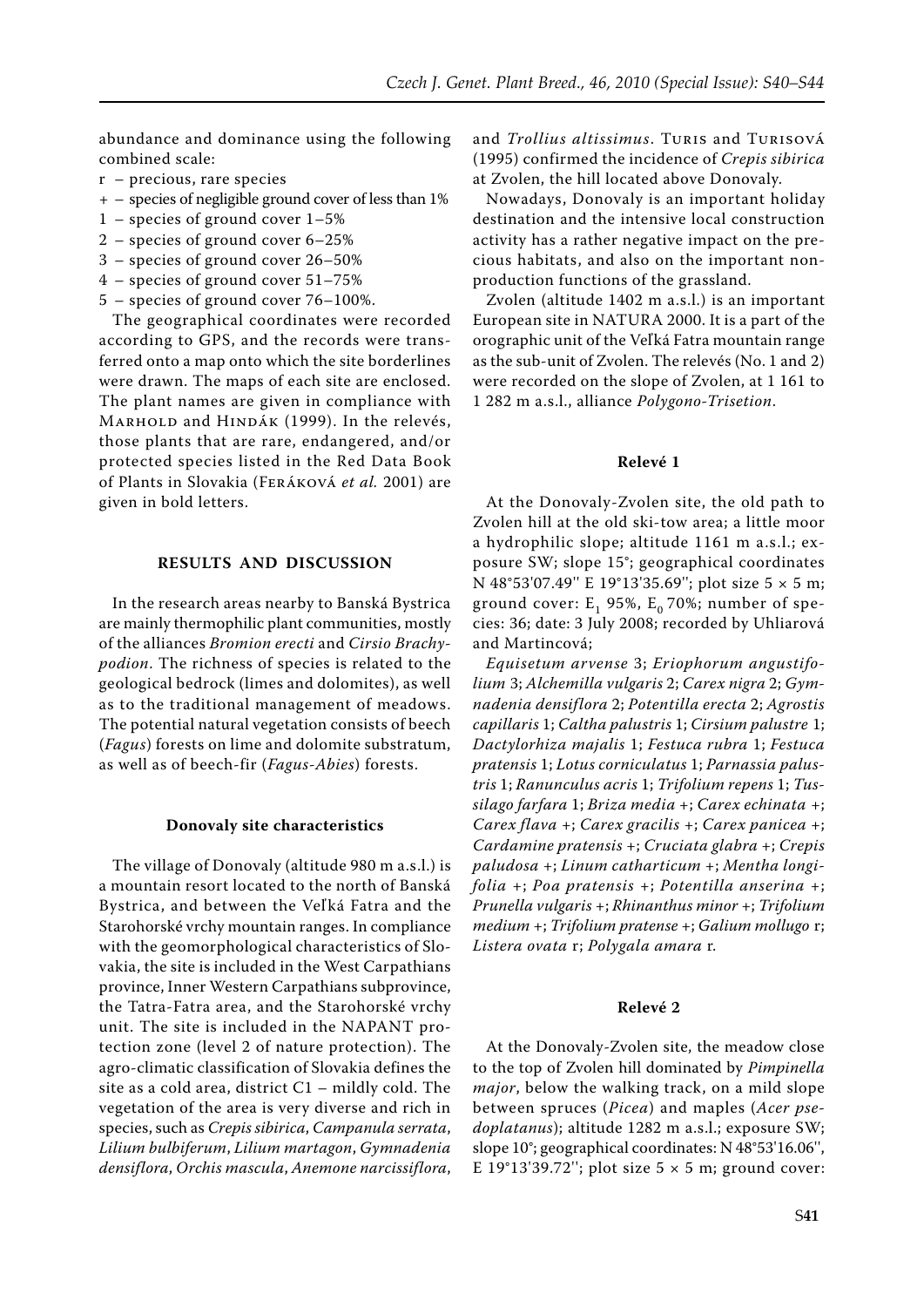$E_1$  5%,  $E_0$  100%; number of species: 49; date: 3 July 2008; recorded by Uhliarová and Martincová;

*Agrostis capillaris* 3; *Pimpinella major* 3; *Alchemilla* sp. 1; *Campanula glomerata* 1; *Carlina acaulis*  1; *Crepis conyzifolia* 1; *Festuca rubra* 1; *Hypericum maculatum* 1; *Jacea phrygia* 1; *Leucanthemum vulgare* 1; *Luzula luzoides* 1; *Primula elatior* 1; *Plantago lanceolata* 1; *Veronica chamaedrys* 1; *Acetosa pratensis* +; *Ajuga reptans* +; *Astrantia major* +; *Briza media* +; *Campanula serrata* +; *Cyanus mollis*  +; *Cirsium eriophorum* +; *Clinopodium vulgare* +; *Cruciata glabra* +; *Dactylis glomerata* +; *Dianthus carthusianorum* +; *Festuca rupicola* +; *Galium anisophyllon* +; *Geranium sylvaticum* +; *Heracleum sphondylium* +; *Hypochoeris uniflora* +; *Lotus corniculatus* +; *Luzula campestris* +; *Knautia arvensis*  +; *Pilosella officinarum* +; *Potentilla aurea* +; *Potentilla heptaphylla* +; *Phleum alpinum* +; *Phleum pratense* +; *Plantago media* +; *Prunella grandiflora*  +; *Pyrethrum clusii* +; *Ranunculus* sp. +; *Rumex acetosa* +; *Thesium alpinum* +; *Trisetum flavescens*  +; *Trifolium pratense* +; *Trifolium repens* +; *Viola lutea* +; *Hieracium aurantiacum* r.

#### **Tajov site characteristics**

Tajov (altitude 464 m a.s.l.) is a village 3 km to the north of Banská Bystrica. The village is located at the eastern foot of the Kremnické vrchy mountain range. In conformity with the geomorphological characteristics of Slovakia, a part of Tajov site is included in the West-Carpathians province, the Inner Western Carpathians sub-province, the Tatra-Fatra area, and the Starohorské vrchy unit. The terrain relief is divided by the Tajovský, Farbený, and Mutenský streams.

The flora here, as well as in the villages nearby (Kordíky, Králiky, and Riečka) is very rich. There is valuable grassland, comprising a range of rare species (*e.g. Orchidaceae*), as well as the important species (*e.g. Scorzonera hispanica*, *Campanula serrata*, *Lilium bulbiferum*, *and Trollius altissimus*). The grassland for the most part ranks among the thermophilic pasture communities dominated by *Festuca rupicola*. There are many natural monuments within the area, such as the Tajovský stream, Tajovská kopa (a hill), and Králická tiesňava (a narrow valley or canyon). The latter two are protected natural monuments (level 5) the highest protection level, as defined in compliance with Slovak Act No. 287/1994 on nature and landscape conservation.

Today, Tajov is frequently visited by admirers of this site, located within the Kremnické vrchy mountain range. The area is important due to the species-rich thermophilic vegetation of high diversity.

The relevés were recorded at the Tajov site in the Kremnické vrchy Mts, at an extensively managed meadow of high diversity within an orchard (Relevé No. 3), very close to the area proposed for registering in NATURA 2000 as the Tajovská lúka meadow.

#### **Relevé 3**

Tajov site in an orchard of a cooperative farm, the meadow in this orchard is behind a wooden hut; altitude 631 m a.s.l.; exposure N; slope 10°; geographical coordinates N 48°44'19.05''; E 19°02'57.37"; plot size 5  $\times$  5 m; ground cover: E<sub>1</sub> 95%, E<sub>0</sub> 80%; number of species: 51; date: 27 June 2008; recorded by Uhliarová and Martincová; *Bromus erectus* 3; *Festuca rubra* 2; *Medicago falcata* 2; *Trifolium montanum* 2; *Arrhenatherum elatius* 1; *Avenella flexuosa* 1; *Dactylis glomerata* 1; *Galium mollugo* 1; *Lilium bulbiferum* 1; *Primula veris* 1; *Salvia pratensis* 1; *Agrimonia eupatoria +*; *Agrostis capillaris +*; *Achillea millefolium +*; *Allium oleraceum +*; *Aquilegia vulgaris +*; *Carex michelii +*; *Carex tomentosa +*; *Carlina acaulis +*; *Centaurea pseudophrygia +*; *Colchicum autumnale +*; *Cruciata glabra +*; *Dianthus carthusianorum +*; *Festuca pratensis +*; *Hypericum perforatum +*; *Knautia kitaibelii +*; *Lathyrus pratensis +*; *Lotus corniculatus +*; *Medicago lupulina +*; *Poa pratensis+*; *Potentilla anserina +*; *Pimpinella saxifraga +*; *Ranunculus acris +*; *Rhinanthus minor +*; *Rumex acetosa +*; *Sanguisorba minor +*; *Silene nutans +*; *Silene vulgaris +*; *Thymus pulegioides +*; *Tithymalus cyparissias +*; *Tragopogon orientalis +*; *Trifolium pratense +*; *Trifolium repens +*; *Trisetum flavescens +*; *Veronica chamaedrys +*; *Viola hirta +*; *Anthyllis vulneraria* r; *Campanula glomerata* r; *Helianthemum ovatum* r; *Plantago lanceolata* r; *Taraxacum officinale* r.

## **Priechod site characteristics**

Priechod (altitude 460 m a.s.l.) is a village 10 km to the north-east of Banská Bystrica. The village is located in the Zvolenská kotlina basin, as well as on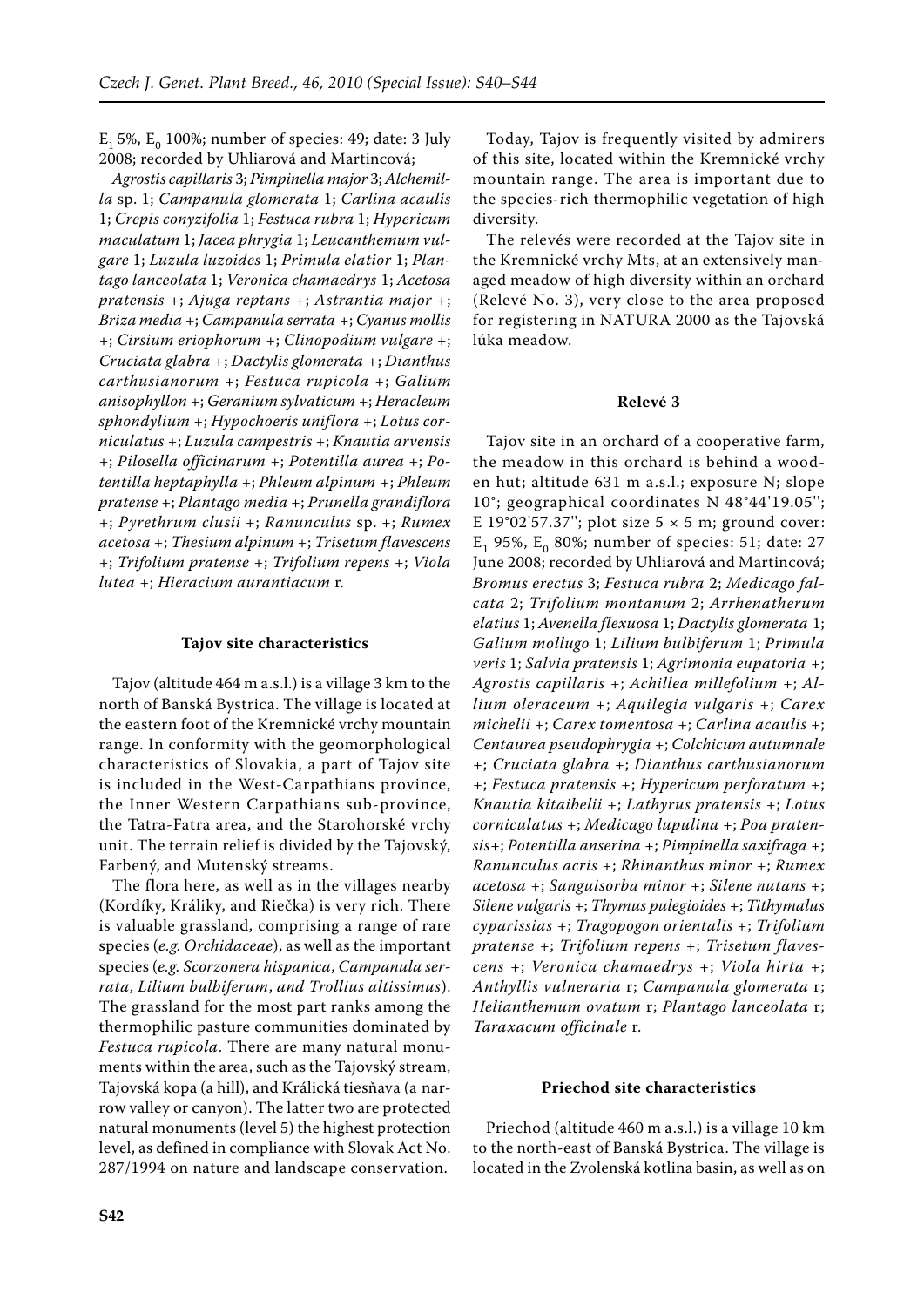the southern slopes of the western portion of the Starohorské vrchy mountain range. In conformity with the geomorphological characteristics, this site is included in the West-Carpathians province, the Inner Western Carpathians sub-province, Slovenské stredohorie area, Zvolenská kotlina unit, Bystrické podolie.

There are two NATURA 2000 sites: the Kopec site on southern thermophilic non-forested slopes, with the occurrence of rare plants, *e.g. Stipa joannis*, *Fumana procumbens* (the latter also reported by Turis 2001b), and the Brvnište site, an area of level 4 protection, of forest stands with the occurrence of *Cyclamen fatrense*. The relevés were recorded at the Kopec site which is a fast-drying xerothermic community with notable thermophilic species. This is an aesthetically unique area with *Stipa* species, and it resembles a steppe area (Relevé No. 4).

## **Relevé 4**

Priechod-Kopec site, dry steppe, the sward comprising *Stipa joannis*, altitude 613 m a.s.l.; exposure S; slope 10°; geographical coordinates: N 48°47'00.66'', E 19°13'33.60''; plot size 5 × 5 m; ground cover  $E_1$  80%;  $E_0$  50%; number of species: 27; date: 2 July 2008; recorded by Martincová; *Stipa joannis* 4; *Dorycnium germanicum* 3; *Brachypodium pinnatum* 2; *Bromus erectus* 2; *Briza media* 1; *Euphrasia rostkoviana* 1; *Echium vulgare* 1; *Festuca rupicola* 1; *Fragaria vesca* 1; *Galium verum* 1; *Helianthemum grandiflorum* 1; *Medicago falcata* 1; *Medicago lupulina* 1; *Poa pratenis* 1; *Securigera varia* 1; *Agrimonia eupatoria* +; *Centaurea scabiosa* +; *Centaurea stoebe* +; *Cuscuta epithymum* +; *Holcus mollis* +; *Koeleria pyramidata* +; *Salvia verticillata* +; S*alvia pratens*is +; *Sanguisorba minor +*; *Plantago lanceolata* +; *Primula veris* +; *Teucrium chamaedrys* +.

## **CONCLUSIONS**

The monitoring of grassland in the region around Banská Bystrica showed a range of sites, with many plant species that are important from the aspect of nature conservation, as well as from a farming point of view. Limiting or stopping the traditional grassland management practices might markedly decrease the biodiversity and lower the

aesthetic value of the local landscape. At all the research sites, botanical relevés were recorded, and the seeds of grasses (*Bromus erectus*, *Festuca pratensis*, and *Festuca rupicola*), legumes (*Securigera varia*, *Anthyllis vulneraria*, *Astragalus glycyphyllos*, *Medicago falcata*, *Trifolium medium*, and *Trifolium montanum*) and herbs (*Tragopogon orientalis*, etc.) were collected with the aim to utilise them in plant breeding and also to deposit them in the Gene Bank.

#### **R e f e r e n c e s**

- Braun-Blanquet J. (1964): Pflanzensociologie. Grundzüge der Vegetationskunde. 3rd Ed., Springer, Wien, New York.
- Feráková V., Maglocký Š., Marhold K. (2001): Red list of ferns and flowering plants of Slovakia. In: BALÁŽ D., MARHOLD K., URBAN P. (eds): Red list of plants and animals of Slovakia. Ochrana prírody, Banská Bystrica, **20**: 44–76. (in Slovak)
- Futák J. (1943): Kremnické hory Mountains. Geo-botanical Studies. Matica Slovenská, Turčiansky Sv. Martin. (in Slovak)
- Galvánek J. (1999): The Banská Bystrica landscape – values, processes, changes and their effects on biodiversity. In: NOVODOMEC R. (ed.): Central Slovakia – Transformation of Natural and Cultural Landscape. Acta Facultatis Rerum Naturalium Universitatis Matthiae Belii, Geographical studies, **6**: 67–73. (in Slovak)
- Janišová M. (2001a): Botanical research of the non-forest stands around the village of Riečka ("Starohorské vrchy" mountain range). Bulletin of the Slovak Botanical Society, **23**: 121–129. (in Slovak)
- Janišová M. (2001b): Botanical research of the non-forest stands around the village of Kordíky ("Starohorské vrchy" mountain range). In: Turisová I. (ed.): Proc. Conf. Ecological Diversity of the Model Site of Banská Bystrica Region. November 8, 2001, Banská Bystrica, 124–131. (in Slovak)
- Jasík M. (1992): Mapping the orchid family (*Orchidaceae)* in Slovakia – the results from the environs of Banská Bystrica. [Thesis.] Department of Landscape Ecology, Faculty of Forestry, Technical University in Zvolen. (in Slovak)
- Marhold K., Hindák F. (1999): The List of Non-vascular and Vascular Plants in Slovakia. Veda, Bratislava. (in Slovak)
- Turis P. (2001a): The flax species (*Linum*) in the northern part of Zvolenská kotlina basin. In: Turisová I. (ed.):